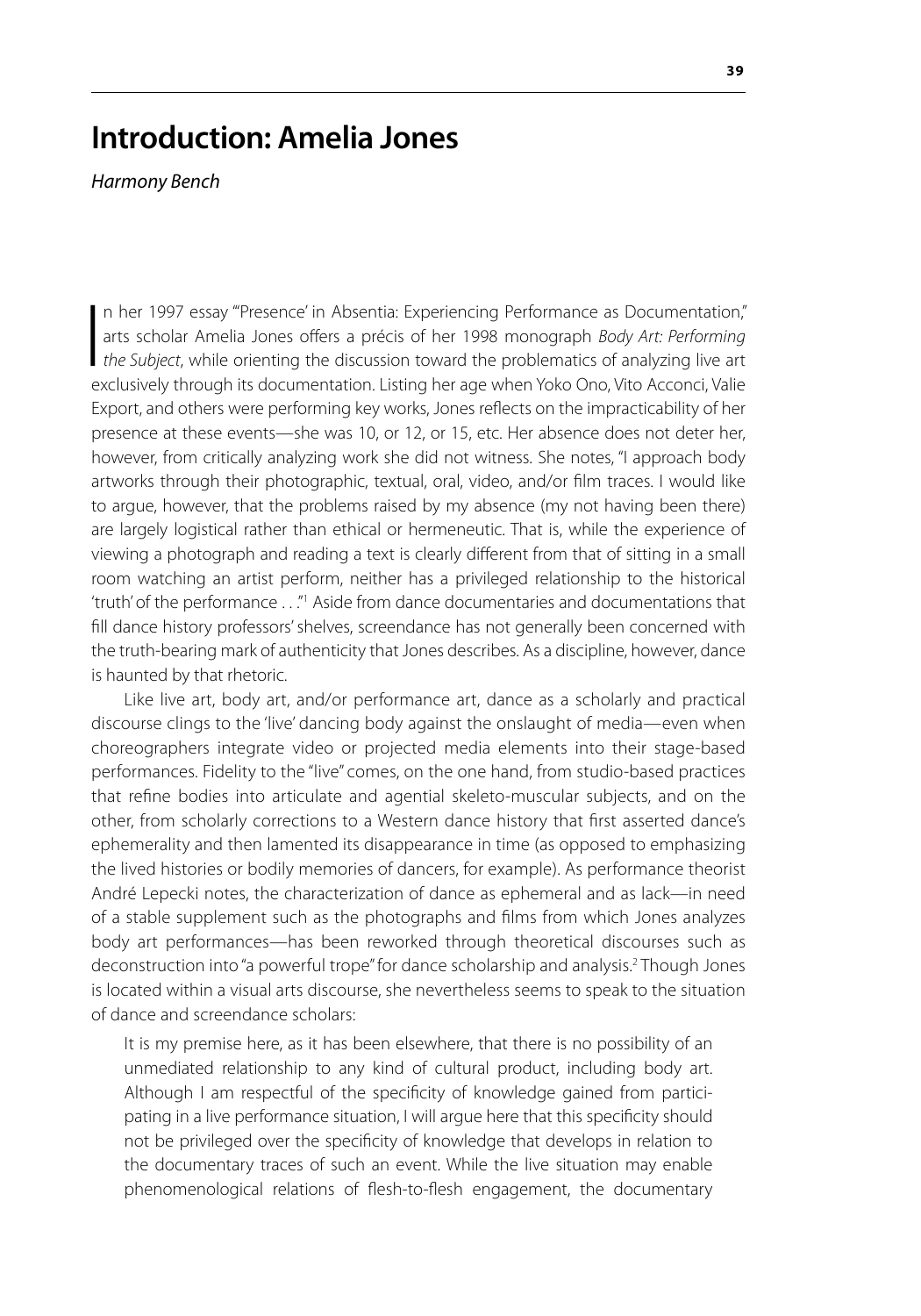exchange (viewer/reader ↔ document) is equally intersubjective. Either way, the audience for the work may know a great deal, or practically nothing at all, about who the performer is, why she is performing, and what, consequently, she "intends" this performance to mean.<sup>3</sup>

If ephemerality is key to dance's ontology and physical co-presence is key to dance spectatorship, then scholarship has as yet been unable to fully reconcile dance's disappearance with technologies that allow its preservation, duplication, playback, and broadcast—even as scholars rely on the rejected technologies in order to conduct their own analyses. I therefore cannot help but see a parallel between Jones's defense of her historico-analytical project and the legitimation screendance artists and scholars seek from a discipline aesthetically and politically committed to the "live" performing body.

Screendance scholars are not, by and large, bypassing the medium of representation looking for an originary live dance event hidden behind a cloak of edits. Indeed, since Maya Deren wrote on the topic in the 1940s, screendance works have been considered more or less hybrid entities unaccomplishable within a dance or screenic medium alone. Jones's emphasis on documentation of performance events requires some translation before her arguments can be applied to works that are created specifically for screen media. Luckily, Jones initiates this translation herself, reminding readers of Rudolph Schwarzkogler's 1966 work in which he appeared to mutilate his penis—a performance fabricated after the fact through the circulation of photographs that supposedly attested to the event's occurrence.<sup>4</sup> The performance, however, did not take place as such: the photographs created a fictional event from images of a "male torso with bandaged penis (a razor blade lying nearby)."5 The photographs became the site of performance. Likewise, in screendance, the screen is the site of performance. This is not to say that the contents of the screen are unrelated to preexisting choreographies or stagings of a work (think for example of William Forsythe's *One Flat Thing Reproduced* variously incarnated onstage, onscreen, and online), but that each entity supplements and grounds the other. Quoting Derrida, Jones notes that nothing can be seen in and for itself, except through mediation, and it is the multiplication of "supplementary mediations that produce the sense of the very thing they defer: the mirage of the thing itself, of immediate presence . . ."6 Neither dancing body, nor choreography, nor screen is self-sufficient.

Jones's article allows us to consider screendance practices from a related discipline and perhaps offers a workaround for some of the aesthetic assumptions that, spoken or unspoken, persist in dance and screendance scholarship. I have asked Hannah Kosstrin, Jason Farman, and Melissa Blanco Borelli to consider "'Presence' in Absentia" in relation to their own work to see what further terrains of bodies and screens, embodiment and mediation, may be opened up by this article. In this way, we can better situate screendance—already a multiplicity of screenic and choreographic convergences—within a context of historical, analytical, and artistic projects as well as within a context of both intersecting and divergent disciplinary vocabularies. I have thus asked Kosstrin to reflect on written dance notation as a form of documentation that "presences" dance in its own right. I have asked Farman to speak about the movement of bodies and real-time screen experiences in mobile media narratives. Finally, I have asked Blanco Borelli to discuss the modes and politics of "presencing" and "absenting" in music videos.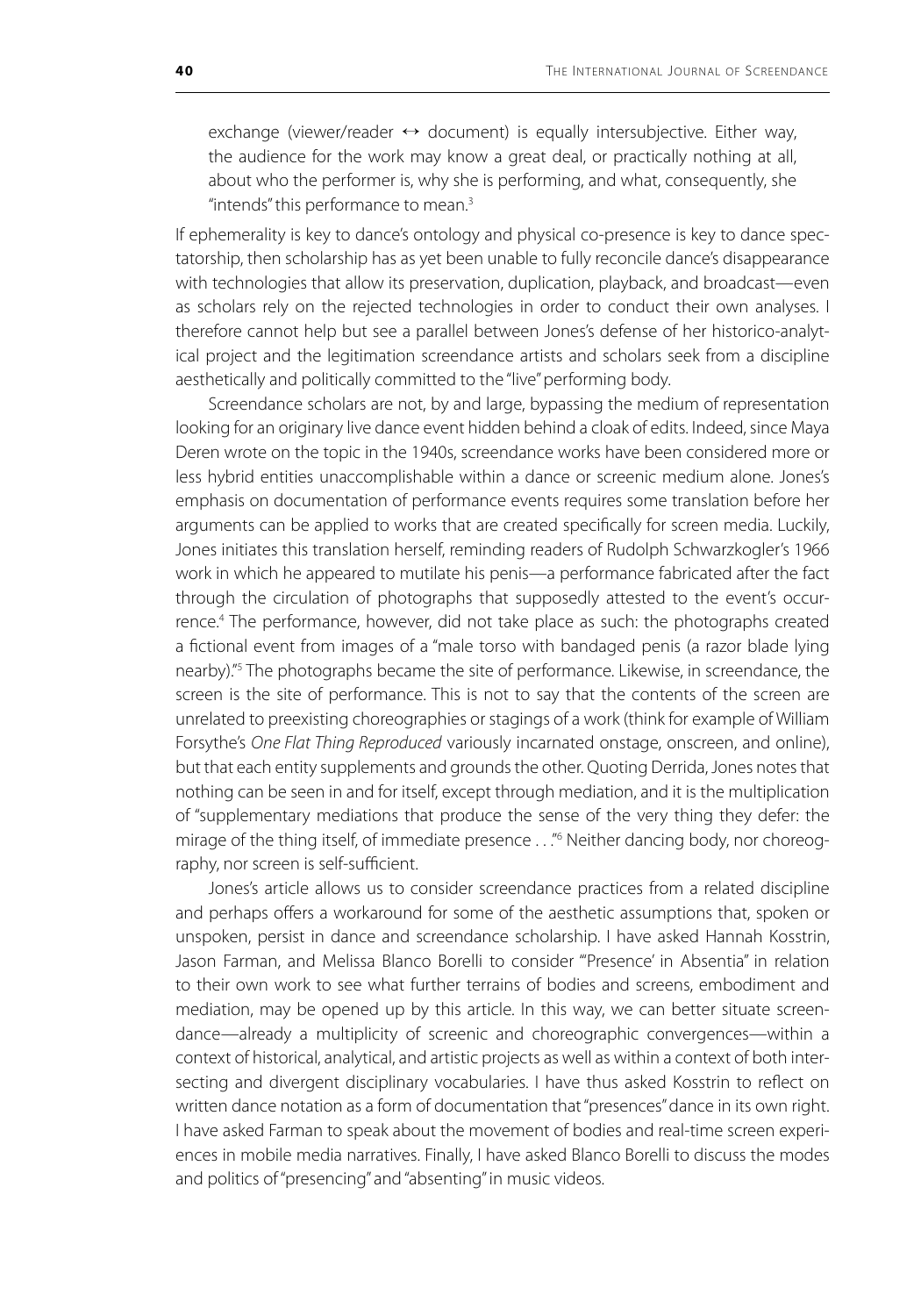In Kosstrin's exploration of written dance notation, she suggests that co-presence, that ethico-ontological index of "live" performance, can be created between a dance notation score and its reader in a manner similar to that described by Jones encountering body art performance through its documentary traces. Kosstrin hinges this co-presence on the performativity of the notation score. Though written, the document does not fix the choreography it records. Rather, by trying to record what remains consistent in a dance (documenting a choreography rather than just one performance of it) the score leaves room for later interpretations. Indeed, the score as such is already a site of multiple interpretive possibilities that have congealed into a fluid representation of a dance.

There are obvious mediational differences between dance notation and screendance, but a dance notator's attendance at rehearsals and performances is not dissimilar from a videographer's take upon take, edit upon edit that finally takes shape as something like the choreographic event it records (or like the event that never fully existed as such) but which is distinct from it. Each format requires a process of distillation, the notator peeling away performers' individual affectations, mistakes, and quirks to reveal a consistent choreographic structure underneath the performers' executions, and the filmmaker sorting through shots to assemble the film or films buried in a choreography (whether performed by dancers or objects in motion). It is difficult to know whether screendances remain open in the way Kosstrin argues notation scores do;<sup>7</sup> it is difficult to know whether notation scores can truly be open if they are an endpoint for a choreography rather than an inspiration for new movement (in the way that many performing artists use scores as puzzles for performers to work out during performance). It seems to me, however, that screendances and notation scores share an inherent instability—they are always "like" something else, an object of representation, but never fully coincide with any work to which they might refer as a documentary trace.

What most interests me in Kosstrin's response to Jones's essay is her description of the notator moving to the inside of a work, occupying a space within the movement, and embodying a choreography before committing it to the page. Can a filmmaker or screen artist work from inside a choreography in the same way (without excessively prioritizing the dancers or their movements—if one uses dancers at all)? How do screendance makers defeat surface images that wrap a choreography in a plastic sheen? Can we describe screendance works in terms of interiority and exteriority, not of characters but of choreography? Are there methodological distinctions we might make between screendances made from the inside versus those made from the outside (without falling into an easy trap of asserting commitments to dance on the one hand or film/video on the other). Are there extremes to these interior/exterior positions such that they might be differentiated aesthetically as well as philosophically? So-called haptic images that blur and escape the full command of the eye (of the camera or of the viewer) might be one example, but surely there are others.

In his discussion of *Rider Spoke*, a participant-activated, mobile device-enabled performance by the London performance group Blast Theory, Farman raises the question of embodiment in asynchronous engagement. Whereas Amelia Jones describes having an affective relationship with body artists through photographic and video documentation, Farman suggests that encountering the recorded voices and documentary traces of other participants in *Rider Spoke* fosters intimacy with anonymous persons. This intimacy exists not in spite of technological mediation, but because of it. The soft whisper-hiss or confident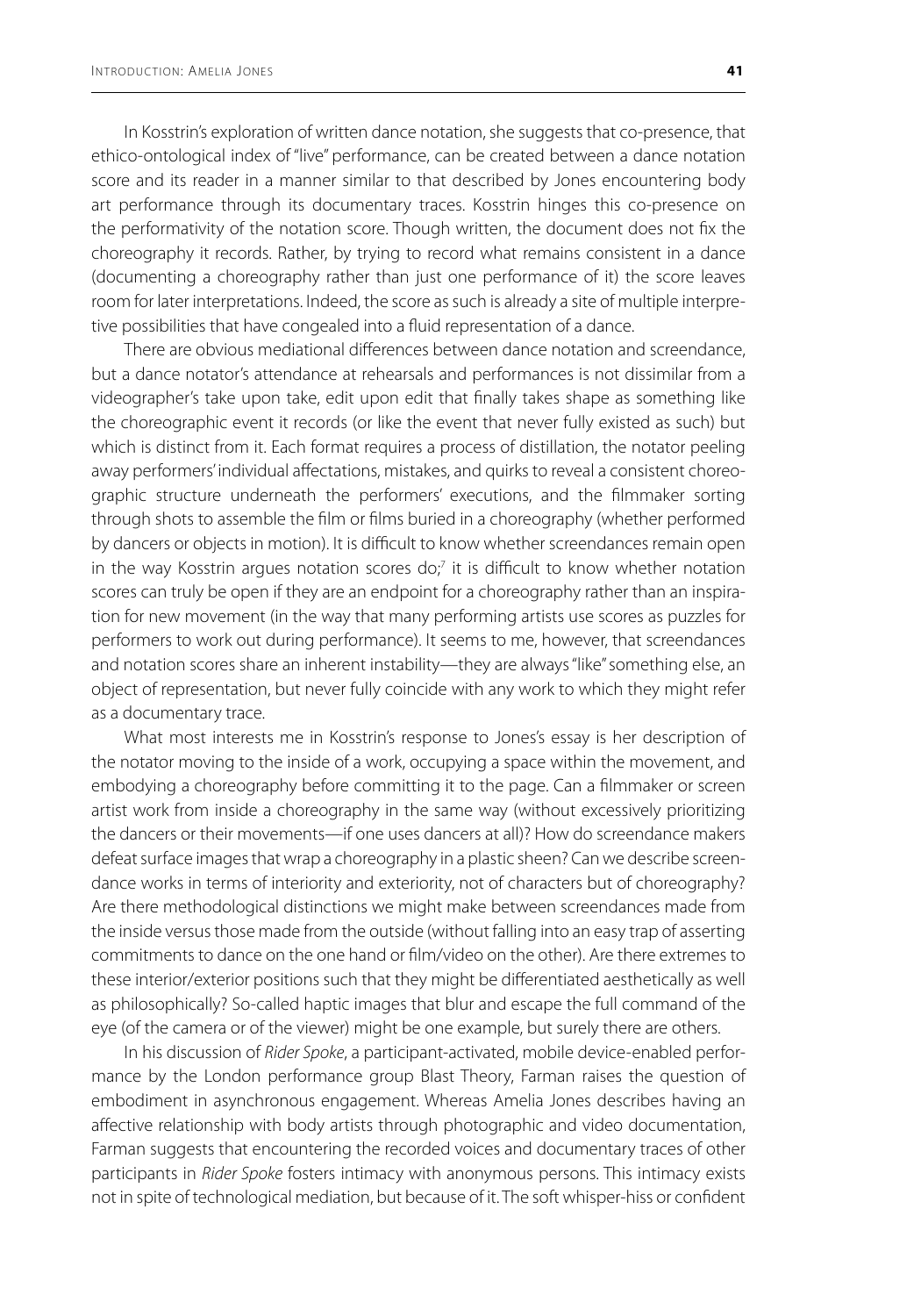fluidity of a recorded voice in the listener's ear foregrounds what Farman calls a "sensoryinscribed" body. As a site of sensory inscription, which is to say, a site of organized and culturally-mediated sensations, the listener's body supplements that of the recording by receiving sensuous signals asynchronously—their transmission carried forward after the cessation of their broadcast from some now-absent body.

Sensory inscription, a repertoire of culturally determined and practiced sensations, similarly allows screendance audiences to affectively participate in a screen choreography. But more than establishing kinesthetic empathy for a screen-body, a viewer participates in the screenic movements that take place through camera motion and editing. Over the course of a century of cinema, viewers' bodies have been attuned to synthetically as well as organically induced/produced sensations. Given the body as endpoint, is it possible to distinguish among these sensations and their (culturally, socially, technologically, bodily) mediated sources? While we cannot be said to experience the same sensations as one another (since each person individually registers sensation through the unique configuration of their corporeal apparatus), do our bodies as affective repositories predetermine a finite number and type of sensation that may be registered, or is our ability to sense infinitely expandable, provided we can find means of producing sensation? As screendance practices continue to expand to include Internet sites, mobile devices, and imaging technologies, what new kinds of sensory experiences can screendance open up through its experimentations with body, movement, image, and screen? What will be their relationship to temporality and spatiality, to "presence" and embodiment? If screendance holds under its umbrella works in which screen and dance found and ground one another, can it also contain works in which screen and dance repel or even reject one another, refusing to act in a chain of supplementarity, reaching instead toward a choreography of strange and disorienting images-in-movement, a hallucinatory choreography of optical effects?

Borelli reflects on learning choreography from Janet Jackson's music videos in her youth. The corporeal engagement she describes is similar to that suggested by Kosstrin in reading notation scores, with the crucial distinctions that the dancer (not a director) is making the translation from screen to body, and that such a transfer of movement happens on a much larger scale by virtue of circulating through popular media. In her attempts to dance like Janet, Borelli shows the privileged access that what she calls "popular screen dance" (including Hollywood dance musicals, music videos, and dance on television) has to the intersection of body and screen. But not only is popular screen dance a privileged site of corporeal and screenic negotiation, it is additionally a site of spectacle, which, Borelli notes following Debord, is a social relationship mediated by images. Learning a dance from a Janet Jackson music video, the young Borelli participates in the music video as spectacle, moving the social relationship from a visual to a more fully corporeal register, mapping Janet's moves onto her own body, incorporating them in order to re-perform and reproduce Janet and the capitalist structure that supports her.

Borelli finds Amelia Jones's argument that there is no possibility of an unmediated relationship particularly useful, even as Borelli suggests that as a fan, learning choreography from a music video gives her the feeling of knowing a celebrity more intimately than she actually does.<sup>8</sup> This mediated intimacy offers the possibility, Borelli suggests, of an intersubjective relationship. Yet, the relationship that is established is not between Melissa Blanco Borelli and Janet Jackson, it is between Borelli-the-fan (a construct of the corporate